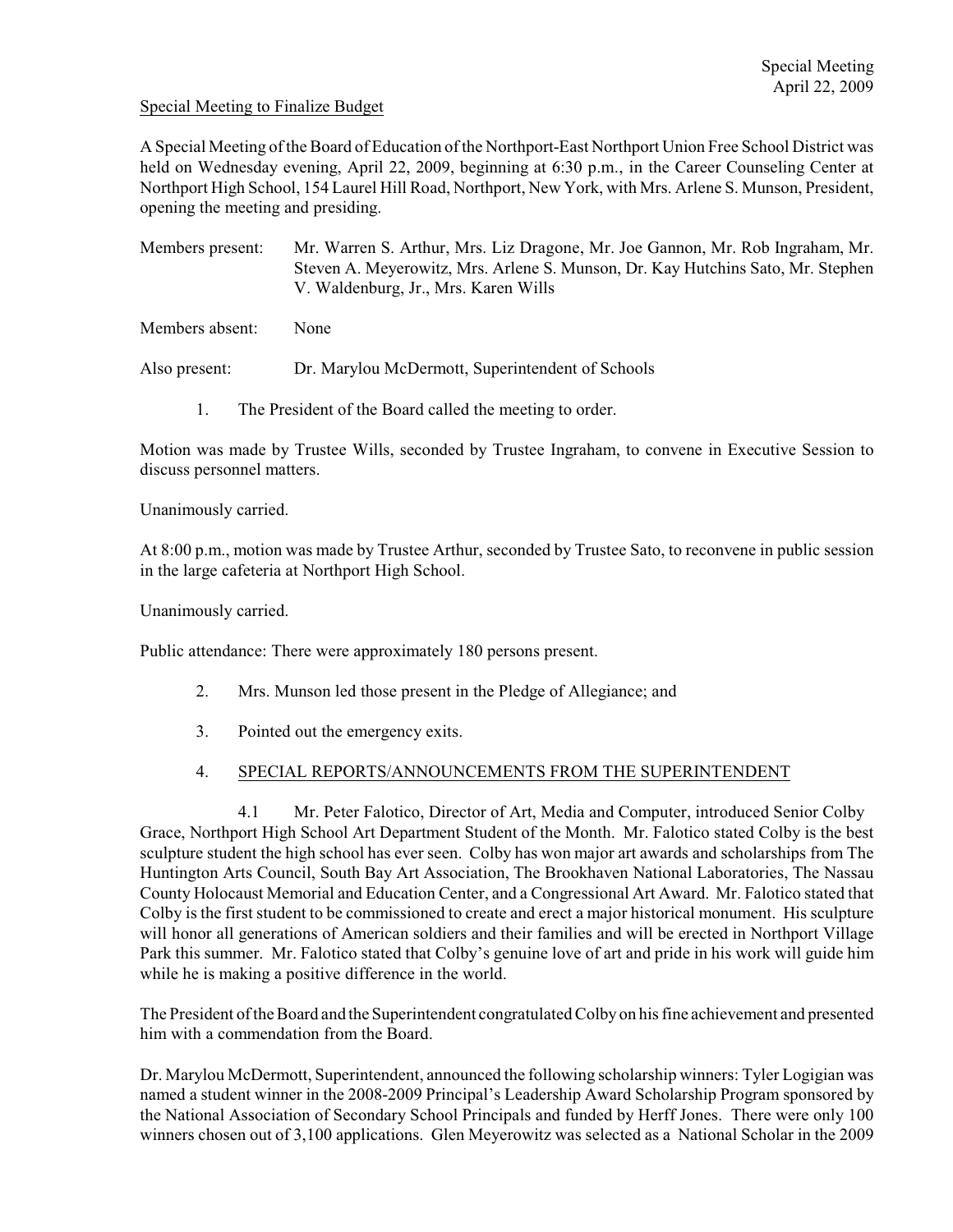Coca-Cola Scholars Program in recognition of his leadership, motivation and determination. For this recognition Glen received a \$5,000 award. DJ Ronde was selected as a semifinalist in the 2009 Presidential Scholars Competition sponsored by the United States Department of Education. Of the 2.8 million high school seniors in the country, a group of 3,000 were selected for the competition as a result of their scores on the SAT and ACT exams as well as their academic and extracurricular accomplishments. DJ was identified as one of the 560 semifinalists in the nation.

4.2 Dr. McDermott presented Trustee Liz Dragone with a Development Achievement Citation from the New York State School Boards Association.

5. There were five candidates who submitted their petitions to the District Clerk before 5:00 p.m. on Monday, April  $20<sup>th</sup>$ . Four candidates were present and drew their names to determine their positions on the official ballot for the May 19, 2009 Annual District Meeting and Election. Mr. Fortuna was not present and the District Clerk drew his position. The order on the ballot is: Donna McNaughton, Stephen Waldenburg, Tim Madden, Andrew Rapiejko, Phil Fortuna.

Motion was made by Trustee Waldenburg, seconded by Trustee Ingraham, to change the order of the agenda and consider communications received under 8.1 before convening into Committee of the Whole.

Unanimously carried.

8.1.1 Email from Ms. Lisa Schiede, received April 15, 2009, re: Fourth grade class size at Fifth Avenue Elementary School. Ms. Schiede addressed the Board and asked the Board to consider adding another section to the  $4<sup>th</sup>$  grade at Fifth Avenue.

8.1.2 Email from Eileen & Peter Zimbelmann, received April 15, 2009, re: Fourth grade class size at Fifth Avenue Elementary School. Mrs. Zimbelmann addressed the Board and asked the Board to consider adding another section for the  $4<sup>th</sup>$  grade at  $5<sup>th</sup>$  Avenue.

6. At 8:15 p.m., motion was made by Trustee Meyerowitz, seconded by Trustee Sato, to convene into Committee-of-the-Whole to discussinformally the budget that will be presented to the voters on May 19, 2009.

Unanimously carried.

7. At 10:20 p.m., motion was made by Trustee Meyerowitz, seconded by Trustee Dragone, to come out of Committee-of-the-Whole and to convene into a Special Meeting.

Unanimously carried.

8. Finalize proposition that will be submitted to the voters on May 19, 2009.

Motion was made by Trustee Waldenburg, seconded by Trustee Dragone, to approve the following resolution:

8.1 BE IT RESOLVED, that the following proposition shall be submitted to the voters at the May 19, 2009 Annual Vote as "Proposition No. 1:"

RESOLVED, that the Annual School District Budget for the 2009-2010 School Year in the amount of \$146,268,851 and the necessary taxes therefor be approved.

The new proposed budget figure of \$146,268,851 represents a 2.09% spending increase, estimated tax levy